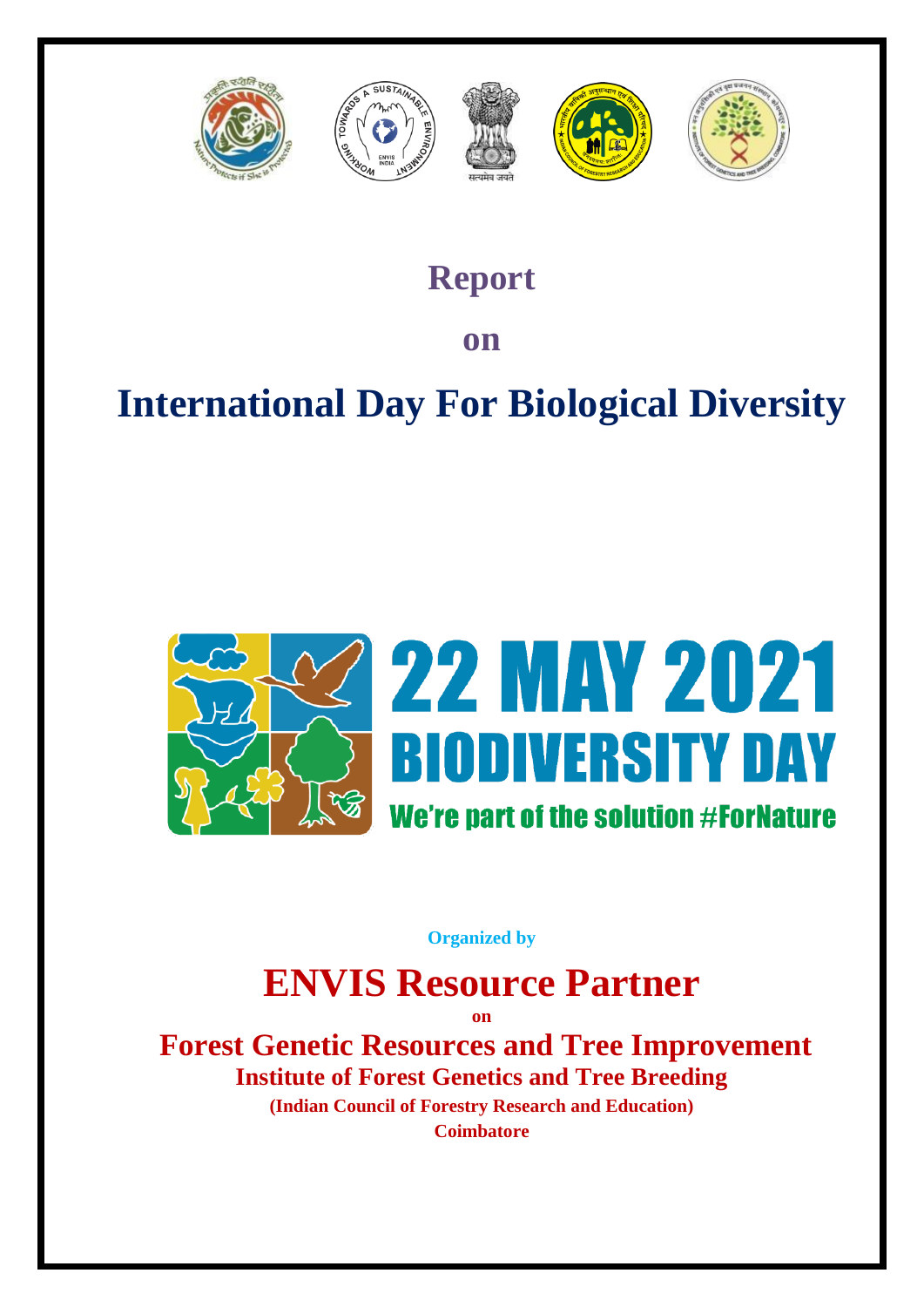#### **Digital Observance of International Day For Biological Diversity 2021 by IFGTB ENVIS**

The ENVIS Resource Partner on Forest Genetic Resources and Tree Improvement at the Institute of Forest Genetics and Tree Breeding, Coimbatore marked the International Day for Biological Diversity digitally through Facebook Live on 22 May 2021.

The event began with an invocation on nature, Prakruti Vandanam based on Yajur Veda, composed and sung by Dr Kannan CS Warrier, Scientist F and ENVIS Coordinator. During his introductory remarks, Dr Warrier spoke on the current year's theme, We're part of the solution # For Nature. He highlighted that as the global community is called to re-examine our relationship to the natural world, one thing is certain: despite all our technological advances we are completely dependent on healthy and vibrant ecosystems for our water, food, medicines, clothes, fuel, shelter and energy, just to name a few. Biodiversity involves 8 million plant and animal species, their ecosystems and the genetic diversity among them. We are losing the invaluable treasure at an alarming rate that, it has been estimated that, within the next 10 years, one out of every four known species may have been wiped off the planet. Dr Warrier pointed out that it has been estimated that to meet the innumerable demands that humans make on nature each year, we may require about more than an additional half of Earth. That is about 1.6 earths to satisfy our greeds.

Dr C Kunhikannan, Director IFGTB inaugurated the programme and highlighted that each species on earth has its value and contributes to biological diversity which is essential for humans. And if this biological diversity sustained damage due to our reckless behaviour, then the humanity would be deprived of many natural and other resources. In the past few decades, there has been widespread exploitation of resources without due consideration to its maintenance which resulted in damage to the environment. Of late, there have been widespread concerns to preserve and protect the ecosystem, he added. Dr Kunhikannan highlighted the current year's theme "We're part of the solution". This year's slogan is a continuation of 2020 theme "Our solutions are in nature". This serves as a reminder that biodiversity remains the answer to several sustainable development challenges. He urged all to join together to conserve biodiversity for a sustainable future.

A mobile photography competition on the theme biodiversity was organized for people from different walks of life and individuals from different parts of the world participated in the competition and Director Dr C Kunhikannan announced the results of the same. Among the 121 participants who took part in the contest from different countries, Ms Divya. N, PSGR Krishnammal College for Women, Coimbatore, Shri Anto Thomas, Research Scholar, Department of Environmental Biotechnology, Bharathidasan University, Tiruchirappalli, Ms Athira KR from Kerala bagged the first, second and third prizes respectively. Four consolation prizes were also awarded to Shri Akarsh Sivaprasad, United States of America, Dr Pankaj Kumar, Nagpur Veterinary College, Ms Astha Srivastava, University of Lucknow, Ms Madagoni Venkatesham, Telangana. Prizes were awarded to the winners and E Certificates to all the participants. An awareness poster highlighting the current year's theme was also released during the occasion and was digitally transmitted to students and all other stakeholders. Dr S Vigneswaran, Senior Programme Officer proposed the vote of thanks. The digital event can be accessed at [https://bit.ly/3f7R6OQ.](https://bit.ly/3f7R6OQ)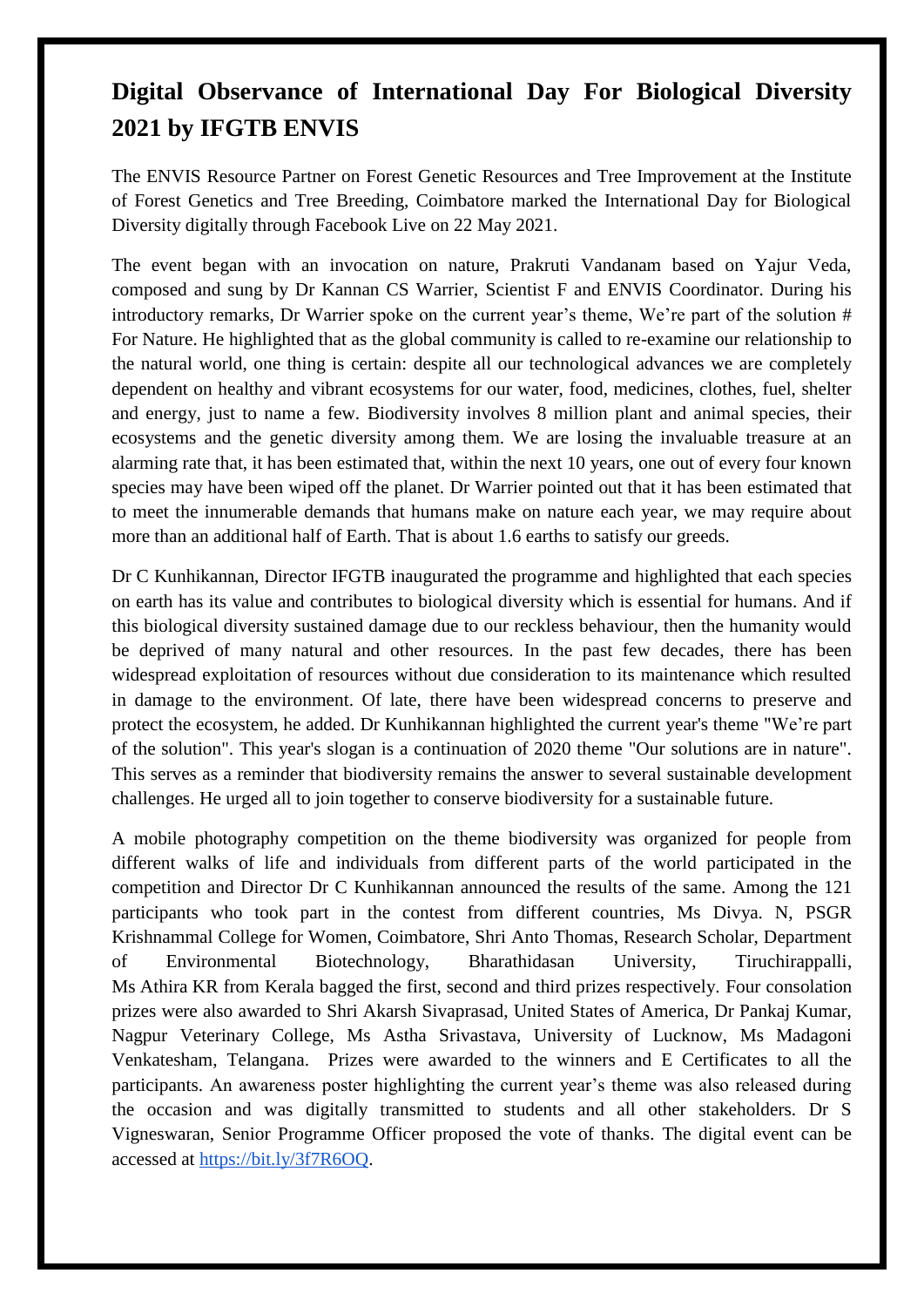

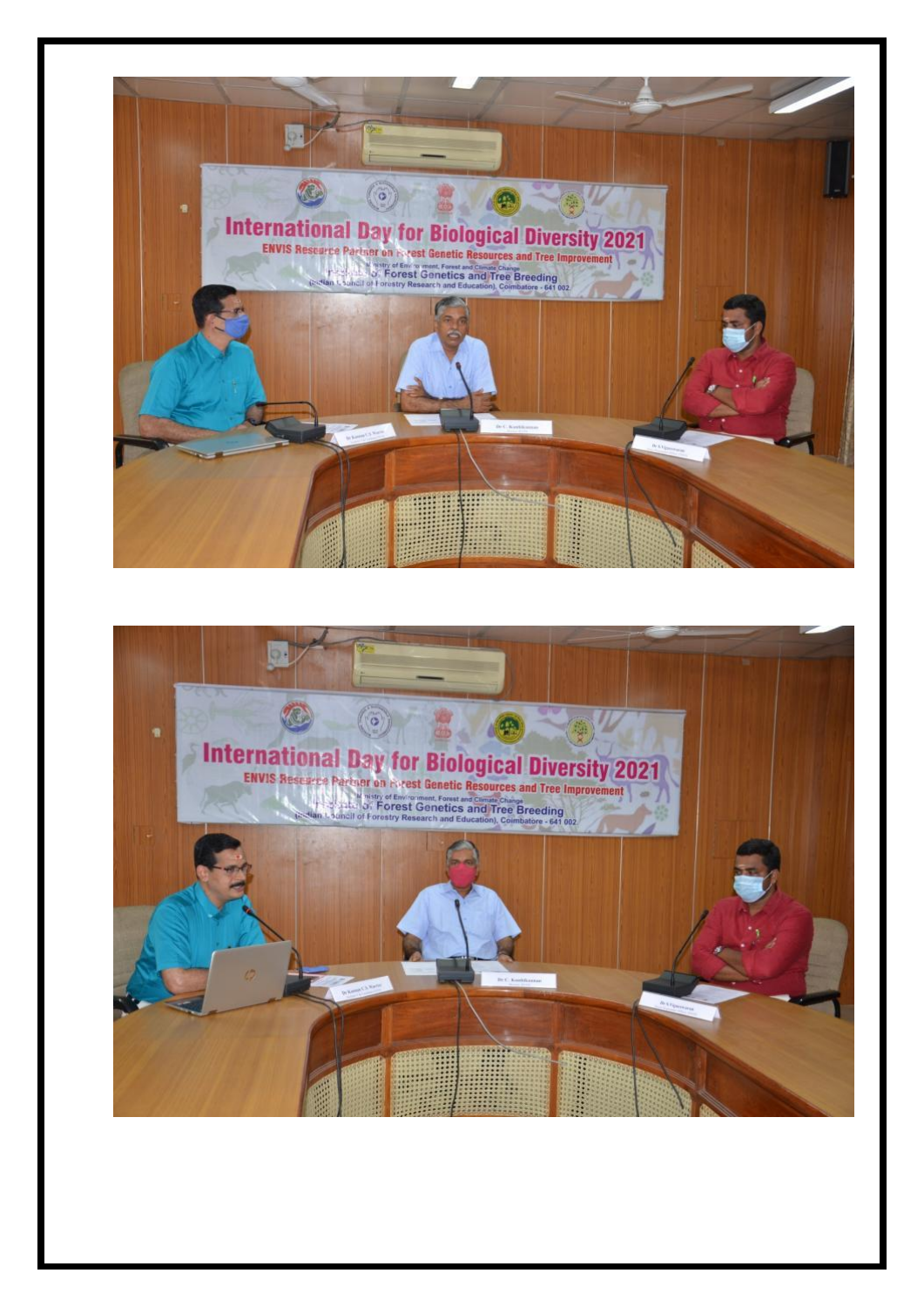

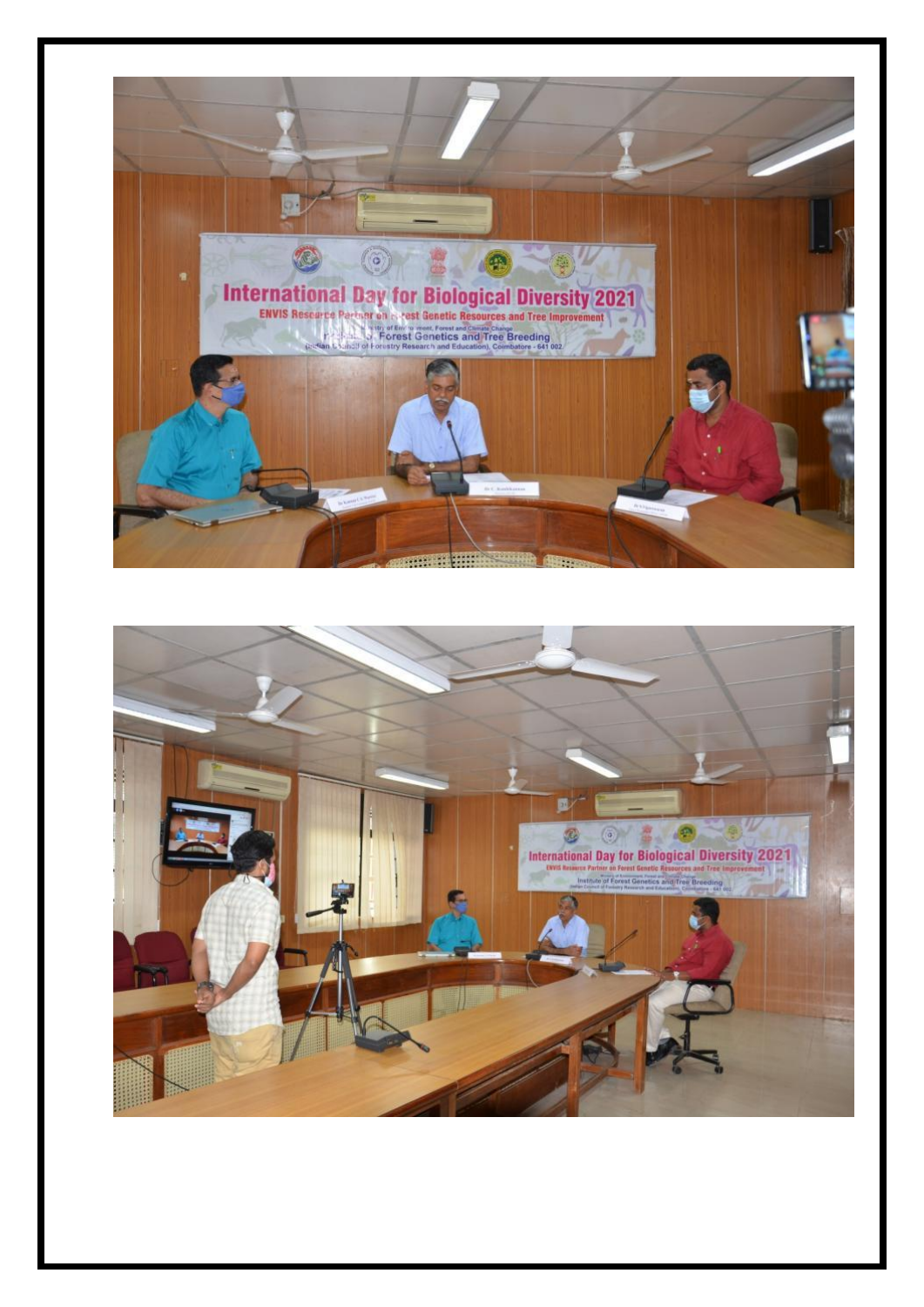